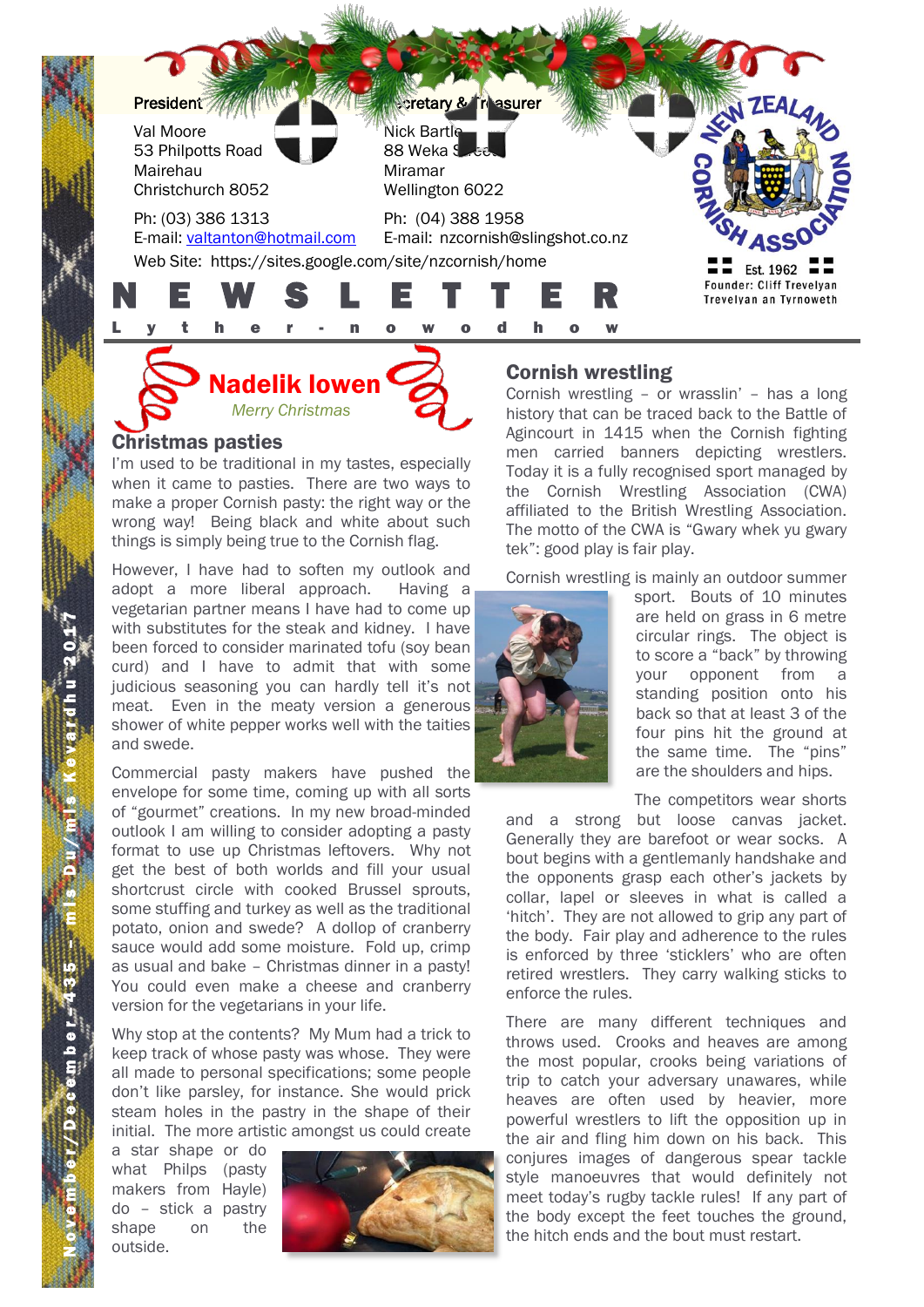The bout ends if one of the competitors scores a back. If the time for the bout is up without either player achieving a 'back' the sticklers decide the winner based on points (points are scored for throws that result in less than three pins touching ground – one point per pin) or on their assessment of the players' performance. There is the traditional courtesy of the handshake prior to each hitch and at the end of the contest.

In hard times at home Cornish miners emigrated around the world taking their distinctive style of

wrestling with them. Te Ara, the Encyclopaedia of New Zealand, has an entry showing two Cornish men engaged in a hitch watched over by a rather dour old stickler during the 1902 New Year Caledonian Games in Dunedin.



In 1923 the Cornish Wrestling Association was formed at Bodmin to provide a uniform set of rules under which all could compete. Wrestlers became registered and an annual championship was held. Many Cornish towns and villages held tournaments, and hundreds would turn out to watch the contests. The sport became a tradition and spanned generations with grandfathers, fathers and sons taking part. The most famous competitor of his day was heavyweight champion Francis Gregory of St Wenn.

Gregory had his first match at the age of 13 and was youngest of the Cornishmen who showed their skills at London's Palladium theatre in 1927. Seven times from 1928 he represented Cornwall at the official Cornu-Breton Championships: seven times he won, on four occasions in Brittany. Later he moved north, changing his sport to play rugby league for Wigan and Warrington, and was capped for England. Taking up professional wrestling he became known as Francis St Clair Gregory and during November 1955 appeared in the first wrestling match shown on British television.

#### **Wreckers**

2 N

Cornwall is famous for its smugglers and wreckers. Smuggling has a romance about it for

taking brave risks to avoid the authorities and beat the system: a victimless crime. Wrecking has a less attractive reputation. The term can be applied to range of activities from scavenging flotsam from a wreck which was regarded as common property (an element of legitimate salvage and "finders keepers") to

deliberately misleading a ship into danger for financial gain. The latter extreme would have been tantamount to murder as passengers and crew could drown or even worse be killed if they tried to protect their cargo. The law in those days made it illegal to claim salvage from a wrecked ship if anyone on board was alive so survivors were all but condemned.

The way it was supposed to work was for locals to set lights on the Cornish clifftops. Large beacons would have been required to be seen from any distance out to sea on dark and stormy nights. The intention was to make unsuspecting passing sailing ships think that they were in a different position from their

actual one and lure them ashore to their doom. It then was a matter of time for the tide to deliver to shore the cargo and materials of the ship itself. Passing vessels carrying attractive treasures and products of distant, exotic

places must have looked like easy targets for the folk living on the Cornish coast.

Wrecking reached its peak in the 18<sup>th</sup> century as the volume of seaborne trade increased. The authorities, Customs officers and militia tried hard to combat the illegal activity but were always too slow to prevent groups of locals (sometimes in their hundreds) from stripping a ship. News of an impending wreck would spread like wild fire through the community and the men would mobilise quickly. There was also the complication that many people in authority were not averse to profiting from the spoils.

Occasionally even the clergy were caught in the act. In December 1739 the Lady Lucy of Bordeaux, carrying a cargo of wine, brandy, coffee and indigo, was wrecked at Gunwalloe. Charles Vyvyan, from one of Cornwall's principal families, was still looking for the contraband the following February and found four casks of the wine in the possession of the Rev. Thomas Whitford of the parish of Cury.

There was a further apocryphal story that another member of the clergy, having his Sunday service disrupted by news of a wreck,

> urged the congregation to stay seated until he had removed his cassock "so that we can all start fair". The advent of Methodism is credited with improving the level of ethics and conscience. If ever it took place, and there is no real proof that it is anything other than legend, deliberate wrecking

stopped and the people caught up in wrecks were rescued before thought was given to the salvage.

We may think that in the present day wrecking

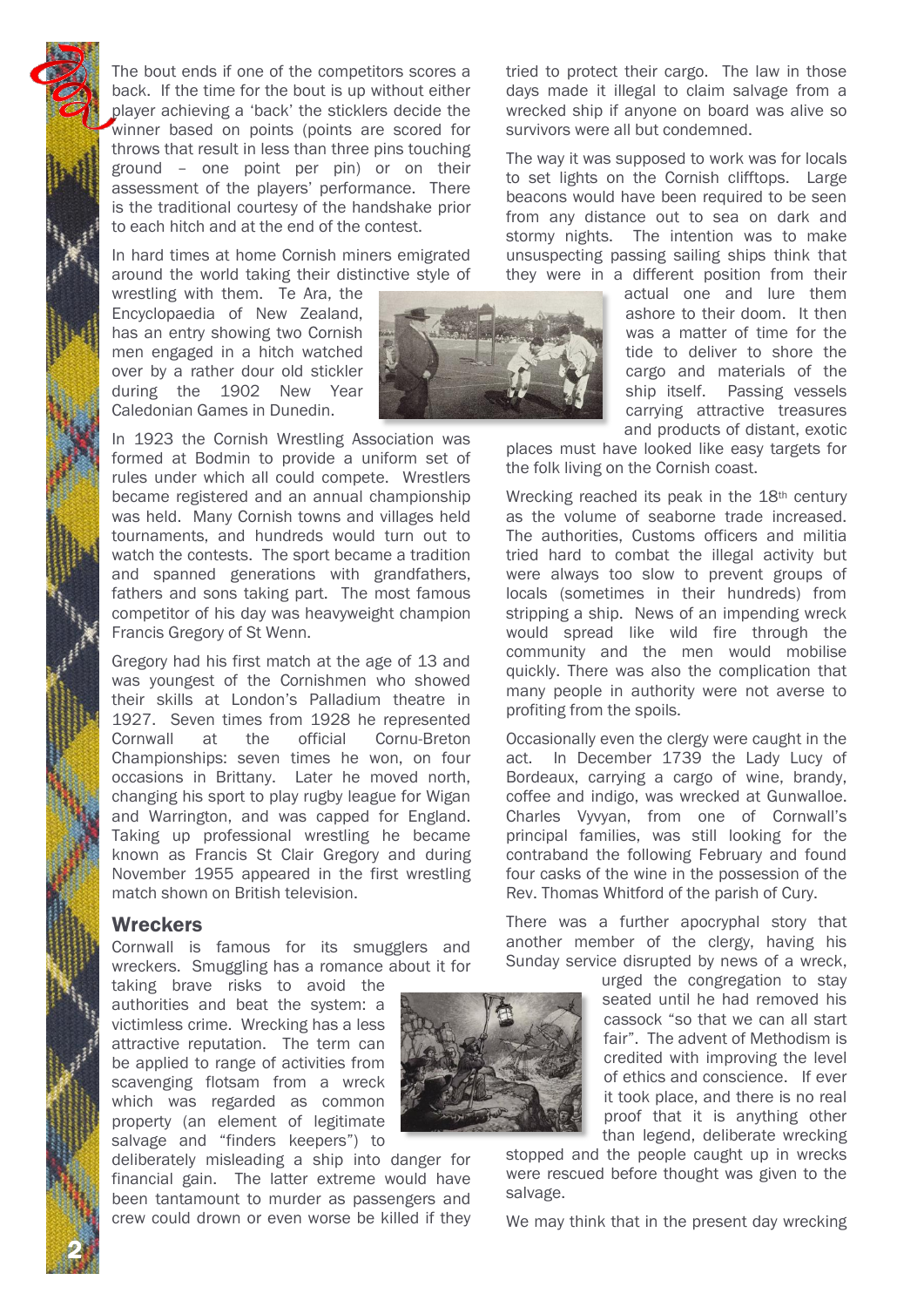has ceased but has it? Many of the pieces of Lego in 1997 and bottles of household cleaner in 2016 that washed up on Cornish beaches will have made their way into local homes and is surely a modern day version of the wrecker. Old habits die-hard!!

### Tintagel controversy continues

At the end of October Cornwall Council's strategic

planning committee approved English Heritage's plan to build a £4 million bridge joining the medieval castle ruins to the mainland at Tintagel. The decision has divided the community.



Several organisations, mostly in the

tourism sector but including the Cornwall Archaeological Society, have publicly supported construction of the dramatic steel and oak bridge. But a similarly long list of community bodies, of which Gorsedh Kernow was one, have objected on the grounds that the bridge will have a negative visual impact on the historic site. The issue has been referred to the secretary of state for communities and local government who it was hoped could intervene and overrule Cornwall Council's decision. It appears unlikely that the government would interfere with a legitimate pronouncement by a local authority.

Now there is talk of challenging the decision in court. It appears the case against Disneyfication of Tintagel could turn into a production bigger than Ben Hur!

### Cornish connection

The Suter Gallery in Nelson is holding an exhibition until 11 March 2018 entitled The Cornish Connection. The Suter's collection includes a number of art works with links to Cornwall.

The gallery introduces the exhibition like this: "The picturesque Cornish coastal villages of St Ives and Newlyn began to attract artists towards

the latter part of the nineteenth century. Coinciding with the developing vogue for en-plein- air painting [painting outdoors], travellers could make the journey by rail from London to Penzance from 1876.

3 N



"Artist colonies and painting schools arose and in St Ives studios became available, some right on the waterfront. New Zealand's Frances Hodgkins became but one of many artist / teachers there.

"After the First World War St Ives became less associated with progressive painters but then in 1920 it became the home of the potter Bernard Leach, whose philosophies and Anglo-Japanese approach to ceramics were to have a substantial influence on New Zealand potters. The intrinsic aesthetic pleasure to be gained from using well-made hand potted ceramics was transported to New Zealand via Harry and May Davis. Their Cornish Crowan pottery transformed into Crewenna in Nelson.

"Around the time of the Second World War, St Ives once again provided shelter for a group of

> progressive painters and sculptors including Ben Nicholson, Barbara Hepworth, Patrick Heron, Bryan Wynter and Peter Lanyon. Mollie Steven (nee Davies), a Suter Art Gallery supporter and artist clearly

interested in British Modernism, acquired a number of works, gifting them to the gallery in the late 1950s, at about the same time as Rita Angus ventured down to St Ives to take lessons with Peter Lanyon."

The artwork the gallery is using to promote the exhibition (shown here) is by Bryan Wynter (1915-1965) called Blue Landscape or Cornish landscape 1951 oil on canvas 1220 x 2415mm. It is bound to be easier to appreciate at it full size in the gallery but it is easy to see shapes and colours evocative of Cornwall – the engine house, craggy hills on the horizon, a whitewashed cottage and lots of small hedged fields.

Wynter was not Cornish, having been born in London and educated "up country". He settled in Zennor in 1945 after the Second World War and became active in the St. Ives art community and is now considered one of the more important members of the St Ives School. Wynter continued to live in Cornwall drawing his inspiration from nature and the surrounding countryside. He tended towards abstract paintings as his style developed. Due to ill health he moved to St Buryan in 1964 and died in Penzance in 1975.

> Many galleries across the UK have his work in their collections including (as you would expect) the Tate Gallery in St Ives. But clearly he is also collected internationally. The record price for one of his works

was £131,000 achieved at auction in 2016 another oil on canvas from 1958 titled 'In the Stream's Path'. It was being sold by the estate of pop star David Bowey who had owned the picture since 1995.

# Kernewes Ilowek

As reported in the December newsletter a year ago, founding Christchurch member, Heather